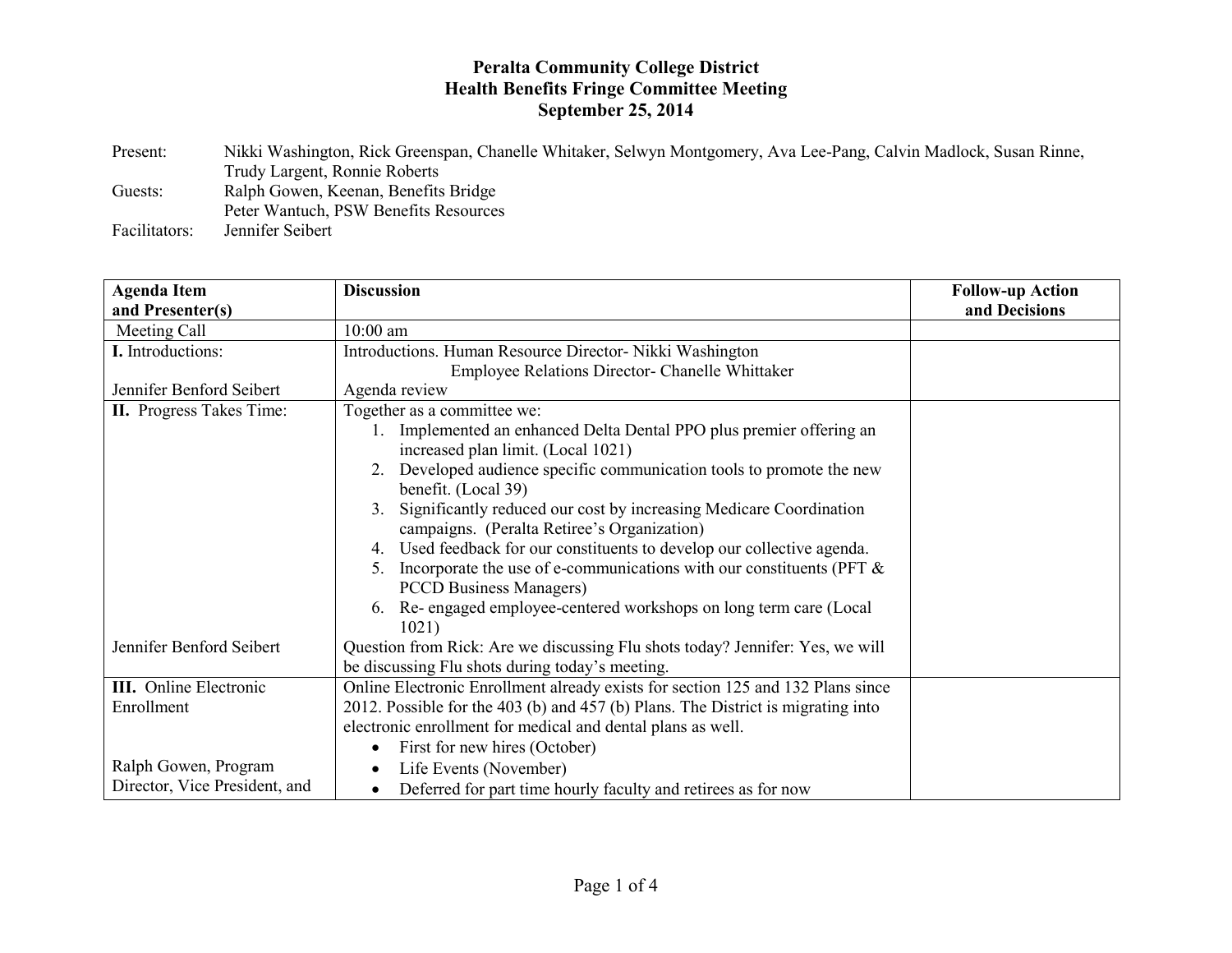## **Peralta Community College District Health Benefits Fringe Committee Meeting**

| <b>September 25, 2014</b>    |                                                                                 |  |  |  |
|------------------------------|---------------------------------------------------------------------------------|--|--|--|
| Product Manager for Keenen   | Jennifer holds up current New Hire Benefit packet and states we are moving      |  |  |  |
|                              | towards electronic enrollment.                                                  |  |  |  |
|                              | 90% of employees apply for employment online.                                   |  |  |  |
|                              | Discussion on new Benefit Bridge product that will allow employees to enroll    |  |  |  |
|                              | online. Benefit Bridge will improve our business processes. Many public         |  |  |  |
|                              | agencies are currently using Benefit Bridge. By using Benefit Bridge we will    |  |  |  |
|                              | reduce our paper use and align ourselves for more automated compliance and      |  |  |  |
|                              | improved record keeping.                                                        |  |  |  |
|                              | 5 or 10 minute process to enroll online. Benefit Bridge will allow users to     |  |  |  |
|                              | compare all benefit plans. Retirement links are also included on the website. A |  |  |  |
|                              | Keenen representative will be available during business hours to assist all     |  |  |  |
|                              | employees with enrollment matters.                                              |  |  |  |
|                              | Question from Ava: Can address changes be made on Benefit Bridge?               |  |  |  |
|                              | Jennifer: No, address changes will continue the same process. Please submit all |  |  |  |
|                              | address changes to Human Resources.                                             |  |  |  |
|                              | Question from Rick: Is the 800 number on all of the screens?                    |  |  |  |
|                              | Ralph: The 800 number is on the home page only.                                 |  |  |  |
|                              | Before submitting an acknowledgement and summary stamped with date and          |  |  |  |
|                              | time will be available for printing.                                            |  |  |  |
| IV. Affordable Care Act      | Pay or Play-PSW Benefits Resources                                              |  |  |  |
|                              | This legislation applies to groups with 100 or more employees January 1, 2015.  |  |  |  |
|                              | For groups of 50-99 employees, this legislation is effective January 1, 2016.   |  |  |  |
| Peter Wantuch, PCCD District | Applies to employers who did not offer coverage to Substantially all full time  |  |  |  |
| <b>Benefits Consultant</b>   | employees and dependents working $30 +$ hours per week.                         |  |  |  |
|                              | 2015 Employers must offer coverage to 70% of full time employees; 2016 and      |  |  |  |
|                              | beyond employer must offer coverage to 95% of full time employees. Employees    |  |  |  |
|                              | contribution for employee only coverage cannot exceed 9.5 % of household        |  |  |  |
|                              | income.                                                                         |  |  |  |
|                              | Jennifer: We don't know the true number of employees who don't have             |  |  |  |
|                              | insurance.                                                                      |  |  |  |
|                              | Question Ava: Any concern regarding student workers?                            |  |  |  |
|                              | Jennifer: No, the government has excludes them.                                 |  |  |  |
|                              | Question Rick: If we offering coverage at 100% buy is that considered offering? |  |  |  |
|                              | Jennifer: No, it is not affordable coverage if 100% if the premium exceeds the  |  |  |  |
|                              | government threshold.                                                           |  |  |  |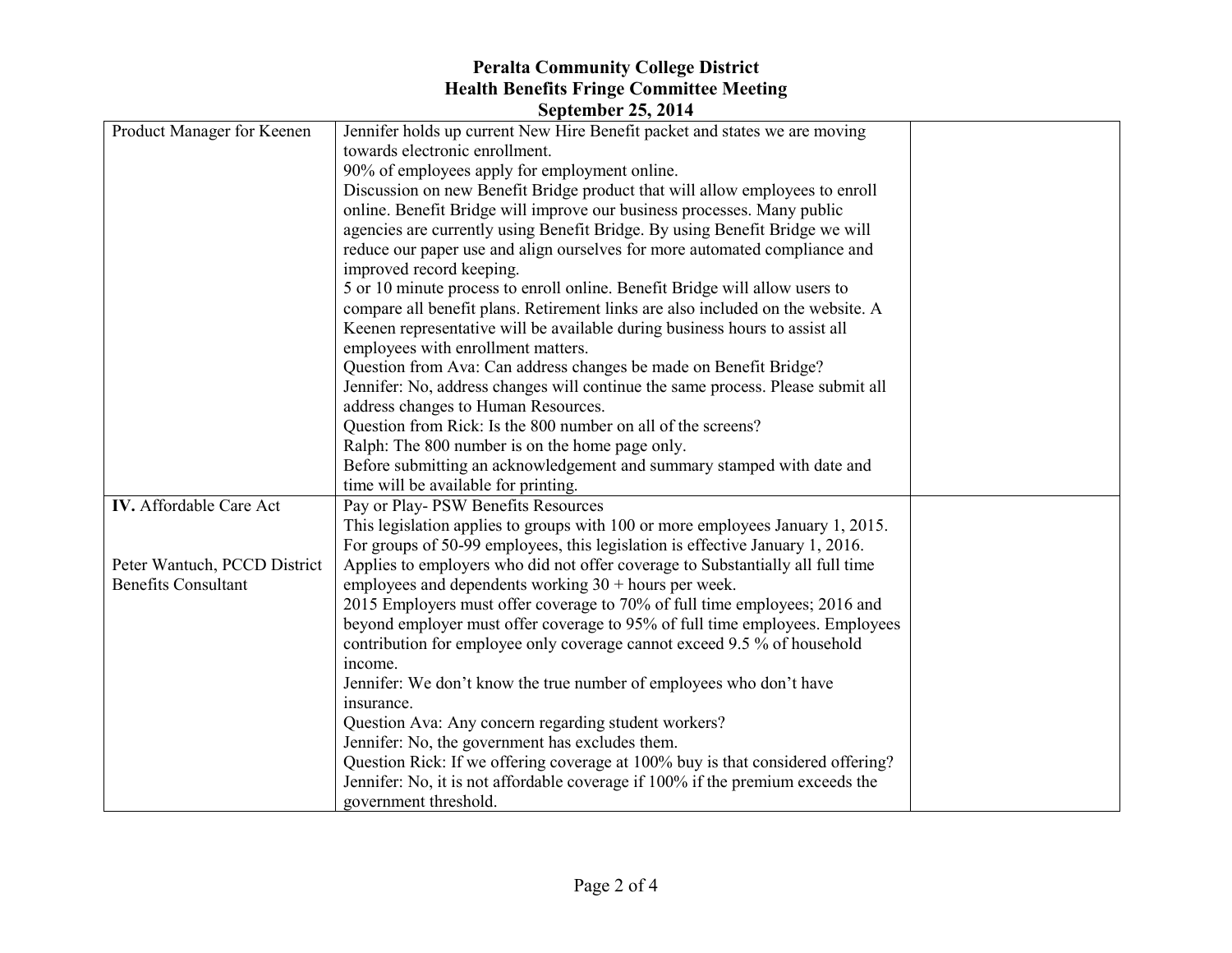## **Peralta Community College District Health Benefits Fringe Committee Meeting September 25, 2014**

|                             | $\mathcal{O}(\mathcal{V})$                                                                                                  |                              |
|-----------------------------|-----------------------------------------------------------------------------------------------------------------------------|------------------------------|
|                             | Question Ava: How does the District come up with a plan to calculate hours and<br>who is not enrolled into Health coverage? |                              |
|                             | Jennifer: Currently it is a work in progress.                                                                               |                              |
|                             | Peter: Two of the most expensive states for Health care coverage is California                                              |                              |
|                             | and Massachusetts. There are two methods for determining full time status                                                   |                              |
|                             | (listed in presentation notes from 9/25/14 Meeting)                                                                         |                              |
|                             | Default enrollment: Applies to groups with 200 or more employees.                                                           |                              |
|                             | Employer must automatically enroll new full time employees in health                                                        |                              |
|                             |                                                                                                                             |                              |
|                             | plan (subject to waiting periods). Employee must opt out coverage.                                                          |                              |
|                             | Timeline has been pushed back due to effective 2014. Unknown effect                                                         |                              |
|                             | date at this time.                                                                                                          |                              |
| V. 2014-2015                | Discussion about State budget. 4 <sup>th</sup> Consecutive year the budget is passed on time.                               |                              |
| <b>Final Budget</b>         | Includes a reserve of 1.4 billion. The Budget Bill contained the following                                                  |                              |
|                             | community college provisions:                                                                                               |                              |
| Interim Vice Chancellor of  | 1. Access funds (growth) of $140.4$ million $(2.75%)$                                                                       |                              |
| <b>Finance Rinne</b>        | 2. 70 million increase fort Student Equity Plans.                                                                           |                              |
|                             | 2013-14 Unrestricted General Fund Final Summary handouts included.                                                          |                              |
|                             | Question Rick: Has deferred maintenance been allocated to the District?                                                     |                              |
|                             | Susan: Yes, each college will get \$100,000.                                                                                |                              |
| VI. CVS Caremark became     | Question Rick: If we go to an out of network provider to obtain a Flu shot are we                                           | Benefits Office will prepare |
| <b>CVS Health/Flu Shots</b> | covered. We need consistency. Each time I have a different problem when I                                                   | a FAQ; guidance on the       |
|                             | obtain a Flu shot at CVS.                                                                                                   | reimbursement process for    |
|                             | Jennifer: We will have something in writing for our next meeting.                                                           | flu shots                    |
|                             | Minute Clinics- issues; out-of-network flu shot coverage. Injections are covered                                            |                              |
|                             | but when received out of network, then the reimbursement process is honorous.                                               |                              |
|                             | Challenge to minimize the administrative burden to the employee.                                                            |                              |
|                             | Pursue getting Rite Aid, CVS, etc added to the Blue Cross network. Develop an                                               |                              |
| Jennifer Benford Seibert    | internal claims reimbursement infrastructure.                                                                               |                              |
|                             | Status Quo: pay up front, then get reimbursed from Coresource.                                                              |                              |
| VII. Since we last met      | Dependent Audit Savings yielded approximately \$344k in savings.                                                            |                              |
|                             | Reviewed open enrollment glide paths.                                                                                       |                              |
|                             | Congratulations to our winners of the Fit, Fun and Fab Challenge.                                                           |                              |